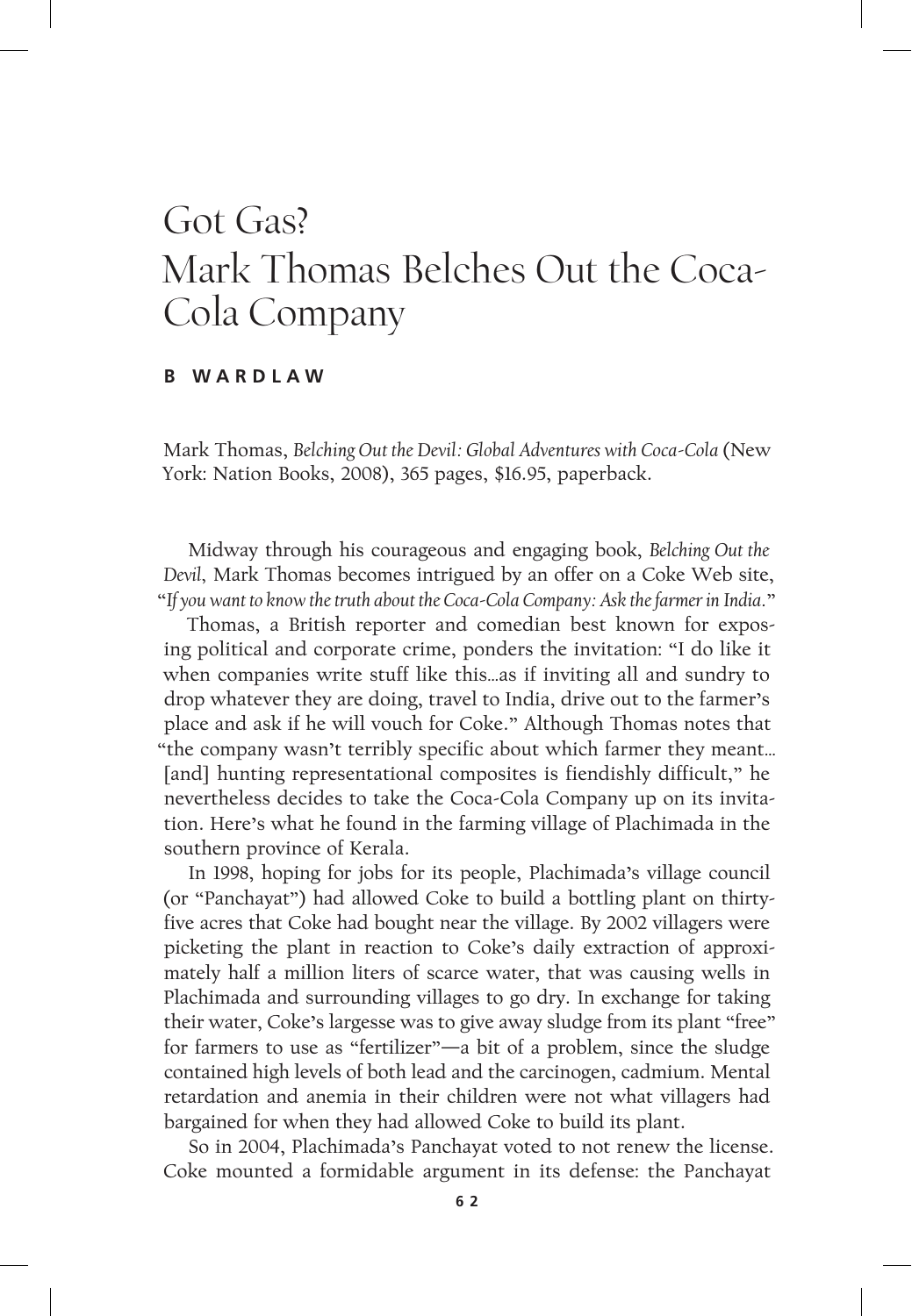had the right to issue a license but *not* the right of refusal to renew it. The Panchayat sued and, aware of Coke's history of violence toward those who stand in its way, asked for police protection. By March 2004, when Coke was forced to stop production, an Indian lab testing Plachimada water found it so acidic that, if consumed, "it would burn up your insides. Clothes could tear in such water, food will rot, crops will wither." Anyone who actually drank Coke was no better off: between 2003 and 2006, India's Center for Science and the Environment found, after repeated testing, that both Coke and Pepsi products in India contained pesticide levels twenty-four to thirty-six times higher than would be allowed in the European Union.

In *Belching Out the Devil*, an energetic, well-researched book that adds immensely to our understanding of the Multi-National World Order, Mark Thomas's on-the-scene investigations are not limited to India. Thomas details the brutal murders of men who tried to organize unions at Coke's Colombian bottling plants; he exposes the extremely dangerous use of child labor in Coke's Salvadoran sugarcane fields; chronicles an unconscionable attack on men, women, and children protesting Coke policies in Turkey; and describes why Vicente Fox's move from President of Coca-Cola Mexico to President of Mexico barely constitutes career advancement. Thomas's work as a documentarian and professional comedian serves him well, and helps turn what could otherwise be an intolerably grim story into an irresistible one: a U.S. customs official, for instance, upon learning that Thomas has been in El Salvador to make a film, asks him conspiratorially whether he is a "porn star." Our author's aside: "If I can be mistaken for a porn star, then Coca-Cola is not the only industry that needs to review its standards."

Chapter one finds Mark Thomas in Atlanta, city of Coke's birth, where, around 1886, a druggist somehow came up with a hangover remedy—soon to become known as Coca-Cola. Here, Thomas invites us to join a hilariously revealing tour through "The World of Coca-Cola," a major Atlanta tourist attraction.

We begin with a gallery of display cases that hold Coke memorabilia "as if it were treasure from the time of the pharaohs." That room leads to "The Happiness Factory," where his fellow tourists participate in a sing-along of famous Coca-Cola jingles. Thomas groans, "Oh fuck, I'm in a cult—this is what the Hari Krishnas would be like if they took sugar in their chai." Moving along through this happiness, we reach "the final chamber, Coca-Cola's colon if you will," the tasting room, "packed with kids on a school trip, shouting over the music and tearing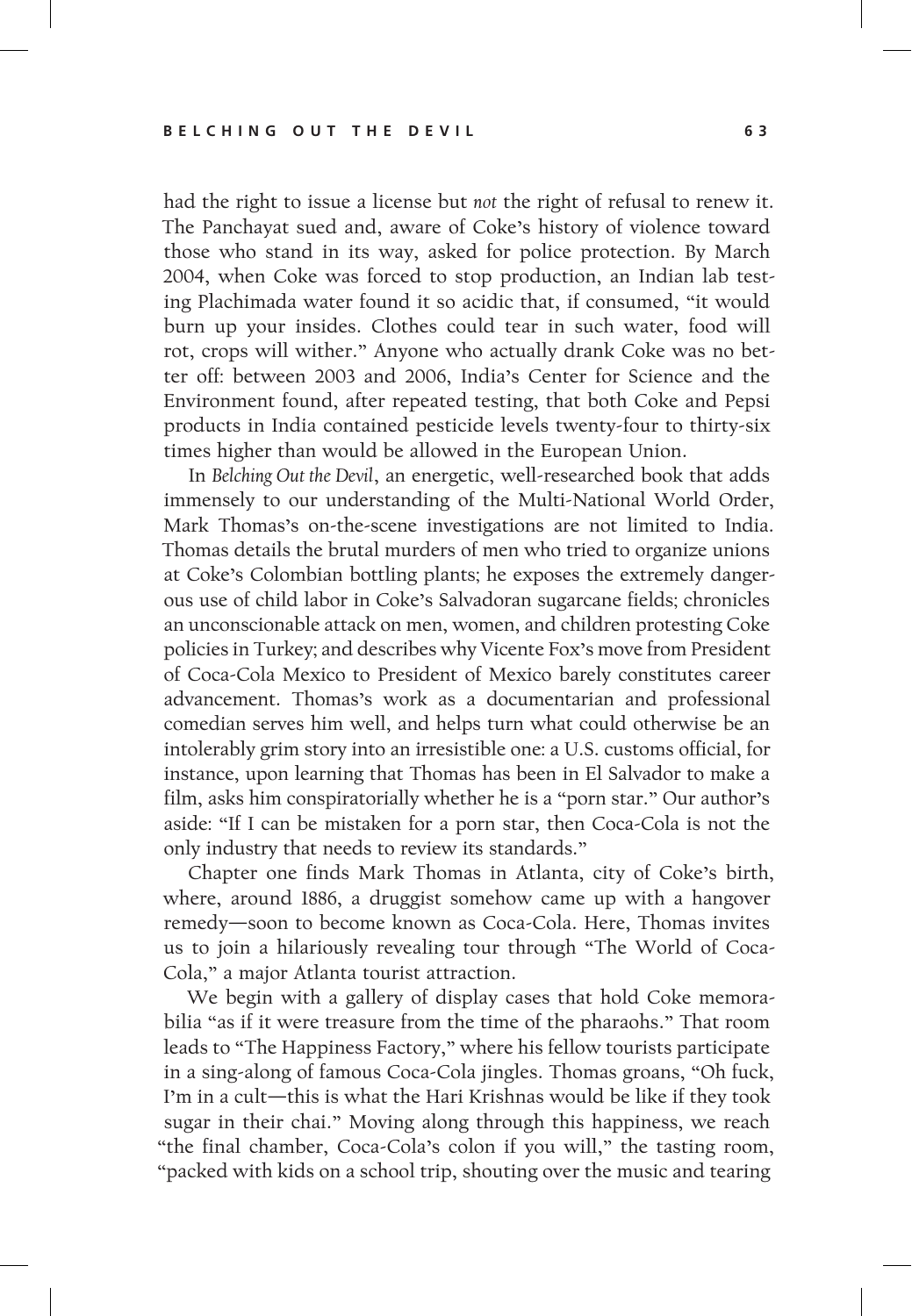from tap to tap with plastic cups while the teachers look on powerless to stop the sugar rush tsunami that is heading towards them." And, ah yes, the exit from The World of Coca-Cola is via a gift shop: "The school kids from the tasting room will pass through here soon and at that thought I silently offer up a prayer to the god of small shoplifters." Toward the end of this tour, Thomas notices a sign reading: "Do you have a favorite Coca-Cola story? Share your story with us…"

This, then, is exactly what Thomas has decided to do: travel around the world to hear, then report "stories from people whose lives have been touched by Coca-Cola and its bottlers." It was at great peril that Mark Thomas investigated Coca-Cola practices in Colombia, Turkey, El Salvador, Mexico, and India, but he lived to light a bright fire under Coca-Cola's feet. Crisply written, with a fine eye for detail and a well-tuned ear to cries of poverty, *Belching Out the Devil* quite convincingly documents many areas of Coke's corporate irresponsibility and its lack of imagination for reversing the damage it's caused. After all, Coca-Cola, with its unparalleled worldwide fleet of trucks, has long possessed opportunities to do wonders.

The World of Coke, our author observes, tells many stories about Coke's history, but does not include: (1) the terrible irony that the cocaine in Coke's early formula (which, along with extraordinarily heavy doses of caffeine, contributed to its early addictiveness, or "popularity") came from Colombia—a country where, a century later, drug dealers conspire with union-busting politicians to keep Coca-Cola's profits high; or (2) Coke's willingness to give Hitler's Third Reich a platform through its sponsorship of Berlin's 1936 Olympic Games; or (3) the fact that, in Dr. Martin Luther King's last speech—the one he made in Memphis just before he was murdered—he called for boycotting three corporations, outstanding for racist policies in hirings, firings, and promotions—one of which was Coca-Cola.

In the interest of full disclosure, I should now reveal that in 1919, my paternal grandfather was in charge of the bond department at the Trust Company of Georgia (now SunTrust), of which a man named Ernest Woodruff was president. It was my grandfather who went with Woodruff—"The Chief"—to New York to meet with folks at the Chase Manhattan Bank and at Guaranty Trust to complete the deal by which, with some fast and shifty footwork, Woodruff wrested control of the Coca-Cola Company from the Candler family. Because of this transaction, my family and I have been major shareholders in the Coca-Cola Company.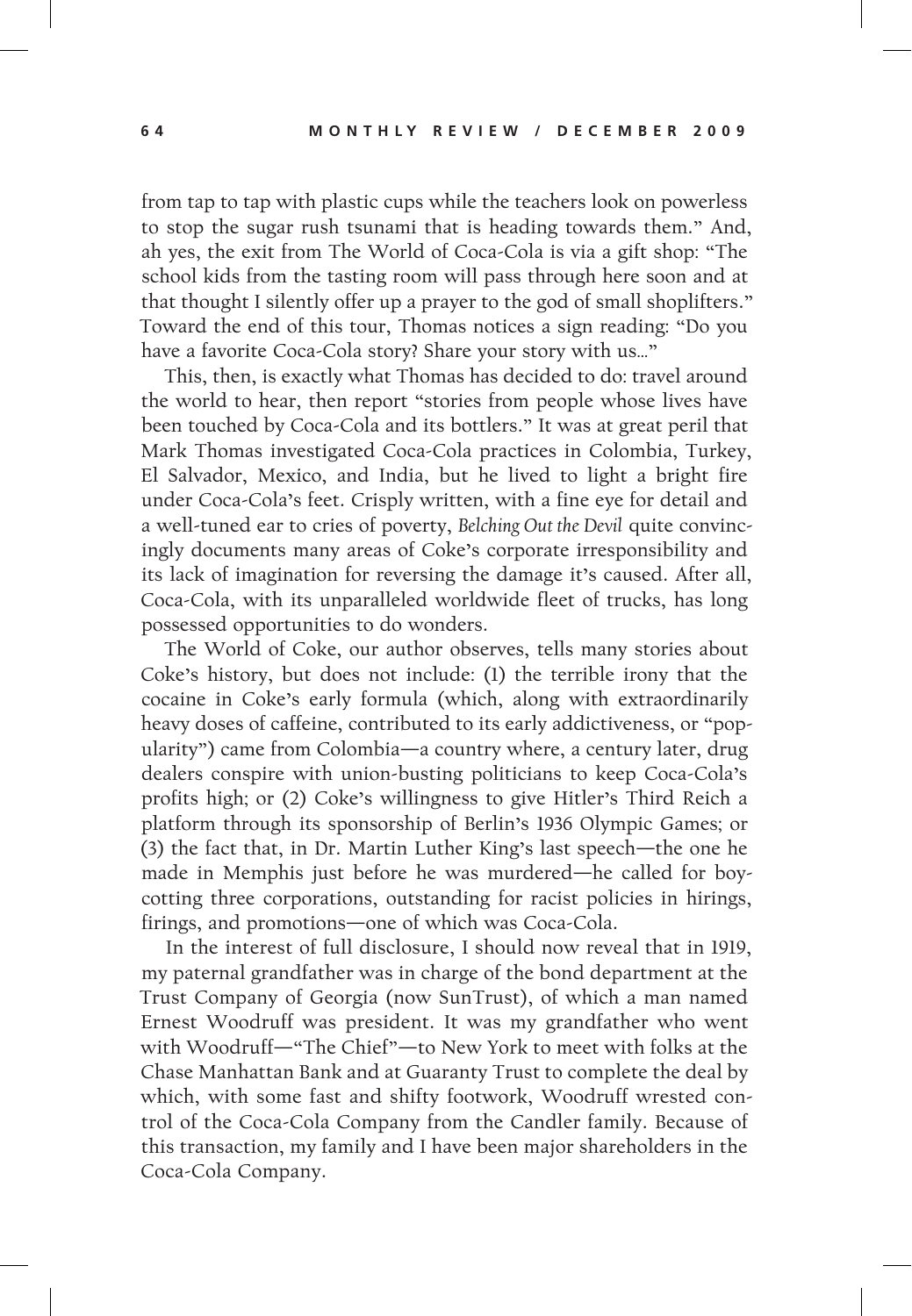But questionable values were never new to Coke. Well before this takeover, Asa Candler, founder and president of Coca-Cola, had declared: "The most beautiful sight that we see is the child at labor; as early as he may get at labor, the more beautiful, the more useful does his life get to be." Mr. Candler knew whereof he spoke. In *And the Dead Shall Rise*, a book about the 1913 lynching of Leo Frank, the Jewish manager of an Atlanta pencil factory, historian Steve Oney points out that, back in the early twentieth century, when Coke began its rise, Georgia was the only state that still allowed ten-year-olds to work eleven-hour days, six days a week in its mills and factories. Over half of Atlanta's school children, black and white, suffered from "anemia, enlarged glands, heart disease or malnutrition."

Twenty years later Granddaddy wrote Woodruff's son, Robert, then president of Coca-Cola, recalling that August 1919 day:

Your father said: "Gentlemen, don't forget that this is my deal and it is going to be handled my way. We will be back here at 12 o'clock, and in the meantime you can decide whether you will go along or whether you want to count yourselves out of the business." We went back at 12 o'clock and the deal went through as he planned it. To see those bankers—who were accustomed to telling others to lie down, roll over and play dead—when someone else started putting on the show, was most interesting.

The moral of the story, as I heard it as a child, had something to do with Southern "gentility" and "pushy" Yankees, with the etymological connection between "gentility" and "Gentile" certainly implied. My grandfather's father was one of nine South Carolina brothers who had fought for the Confederacy in the American Civil War. There had been passed on, from my grandfather to my father to me, a vague sense of differences between "us" (Atlanta bankers) and "them" (New York bankers) who, as I now understand, were seen as the spiritual, maybe even physical, descendants of those Yankees by whom the Wardlaw boys had been utterly defeated.

But it's one thing to learn about the abuses of Coca-Cola, another thing to stop them. As inheritors of Coca-Cola wealth, my family and I, in our attempt to influence Coke's business practices, are intent on introducing shareholder proposals. We've used that forum to warn against such dangers as the surrender of millions of acres of land to genetically engineered corn, and have—without success—tried to convince Coke to stop using that corn in producing its corn syrup. Again and again, in the years preceding the Beijing Olympics—also without success—we asked Coke to join a group of corporations that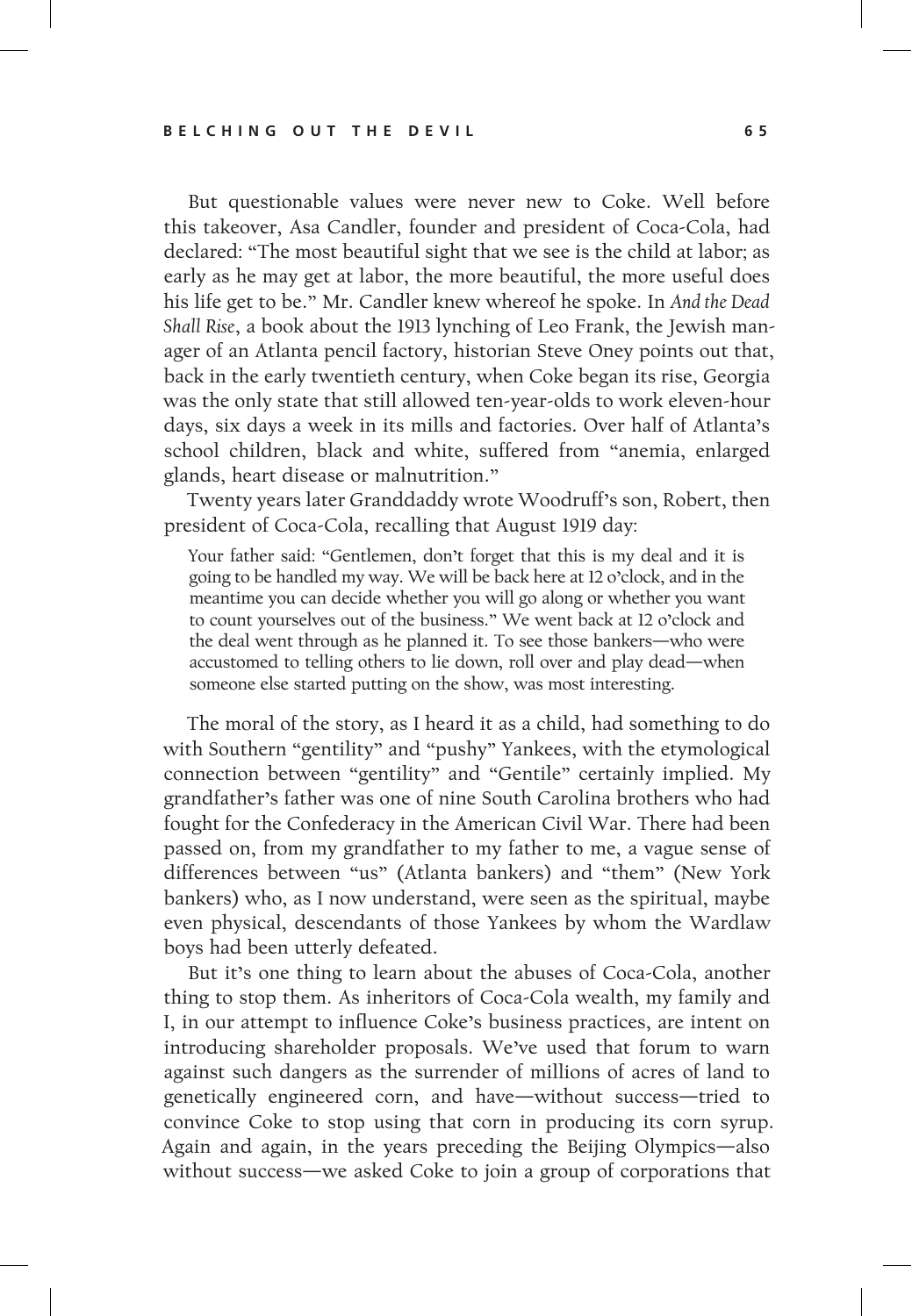were meeting with human rights organizations to discuss complicated issues regarding doing business in China.

Because of my efforts, I'm acquainted with wonderful activists, such as Ray Rogers, creator of the Killer Coke Campaign (see killercoke. org) and a network of anti-Coca-Cola organizers. It was because they suggested me to Mark Thomas that, late in 2007, Mark came to my hometown of Takoma Park, Maryland to interview me. He writes that, given my "casual" style of dressing, my Southern drawl, and scraggly gray beard, his first thought was: "Colonel Sanders with a hangover."

We spent a great hour together, finding similarity in many of our views about Coke, and a similar tendency to laugh in the face of the absurd. A year later, in April 2008, *ah wuz delighted*, upon arriving at Wilmington, Delaware's elegant Hotel DuPont for Coke's annual shareholder meeting, to rediscover Mark, who was making a final stop on the last of his grueling investigative trips.

"B Wardlaw," he writes, "help[s] finance a homeless shelter in Atlanta: 1,000 people drop by in the day, 600 sleep there at night. The homeless repay this charity by giving B fashion advice, which he appears to have accepted today." Among my friends who are homeless, there was general consternation that their dress codes could be equated with mine.

I had arrived at the 2008 meeting in Wilmington to introduce our proposal that Coca-Cola's Board of Directors create a permanent committee of the board that would study various actions the company might take regarding human rights, and advise the company on consequences that could be expected. The meeting—as I experienced it and as Mark writes about it—showed, in microcosm, the opportunities and challenges of the Coca-Cola Company. The good news from the DuPont Hotel is that the entire shareholder meeting was dominated by these concerns, putting Coke's hierarchy on the defensive, and that over 50,000,000 shares of Coke stock were voted in favor of our various proposals. The bad news is that over 1,000,000,000 shares were voted along company lines.

Beyond shareholder meetings and corporate boardrooms, Coke's egregious violations of human rights continue on many fronts. Regarding the murders of union organizers in Coke's Colombian bottling plants, Coke must stop hiding behind its flimsy evasion, "Oh, that's the responsibility of the bottlers, not us." Regarding the depletion of water from aquifers in India, Coke needs to understand and acknowledge that it cannot build bottling plants in areas of the world where water is so scarce that Coke's operations cause wells to go dry in surrounding villages. And it must acknowledge and address